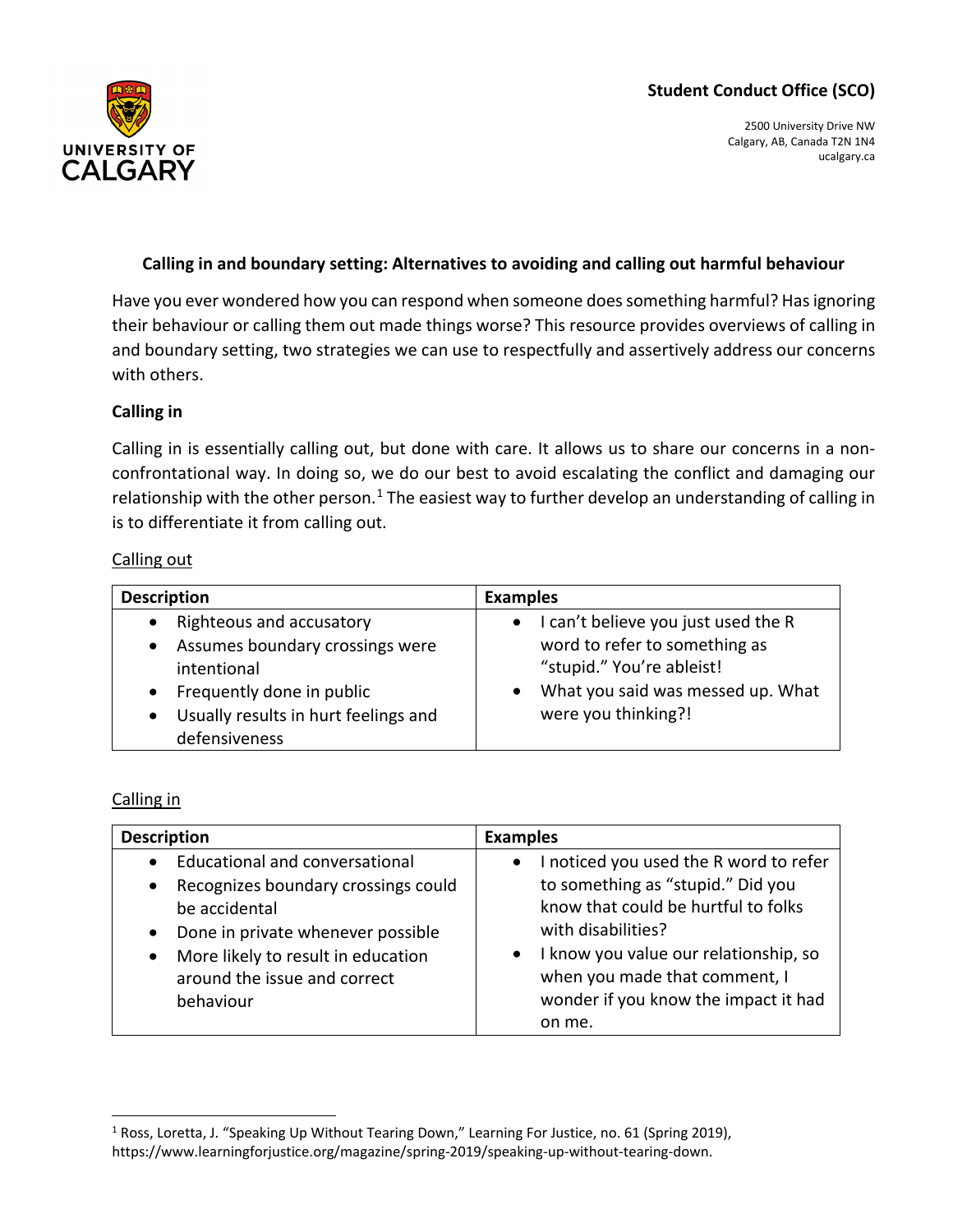At the Student Conduct Office, we encourage folks to call in rather than call out whenever possible. That said, there are some situations where it might be more appropriate to call out. For instance, if the situation is urgent and could result in a significant amount of harm, like a physical altercation, calling out would likely be a better fit. You also need to consider your capacity and self-care, and recognize it's not always your responsibility to educate. If you decide to call out, please ensure the harm you create is not greater than the harm you are responding to.

### **Boundary Setting**

Another great alternative to ignoring problematic behaviour or calling someone out is to set a boundary. Boundaries are statements we can make, which communicate our needs and expectations. When we set boundaries, we tell other people how they can treat us – what behaviour is ok with us and what isn't.

Boundaries should be clear, firm and kind. Some folks may be hesitant to be assertive in conflicts because they don't want to come across as rude or confrontational. Therefore, it's especially important to note we can be polite while boundary setting.<sup>[2](#page-1-0)</sup> We can set boundaries in any situation, ranging from responding to an offensive joke to ensuring our time is respected.

| <b>Type of boundary</b> | <b>Example</b>                                                          |
|-------------------------|-------------------------------------------------------------------------|
| <b>Budget boundary</b>  | My coffee budget is spent for the month, but I would like<br>$\bullet$  |
|                         | to spend time with you. Can we go for a walk instead?                   |
| Intimacy boundary       | • I don't kiss on a first date, but I'm having a nice time with         |
|                         | you and would like to see you again.                                    |
| Offensive communication | • Please don't make jokes about marginalized groups                     |
| boundary                | around me.                                                              |
| Social media boundary   | • I like keeping my Instagram separate from work, so I                  |
|                         | don't add colleagues on it.                                             |
| Time/attention boundary | Unfortunately, I can't discuss the group project right now<br>$\bullet$ |
|                         | because I'm working on an assignment that's due at 4:00                 |
|                         | pm. Please let me know your availability after 4:00 pm                  |
|                         | and I will call you back.                                               |

<span id="page-1-0"></span><sup>&</sup>lt;sup>2</sup> Sharon Martin, "How To Set Boundaries With Kindness," PsychCentral (blog), 2019, https://psychcentral.com/blog/imperfect/2019/01/how-to-set-boundaries-with-kindness#What-are-boundaries.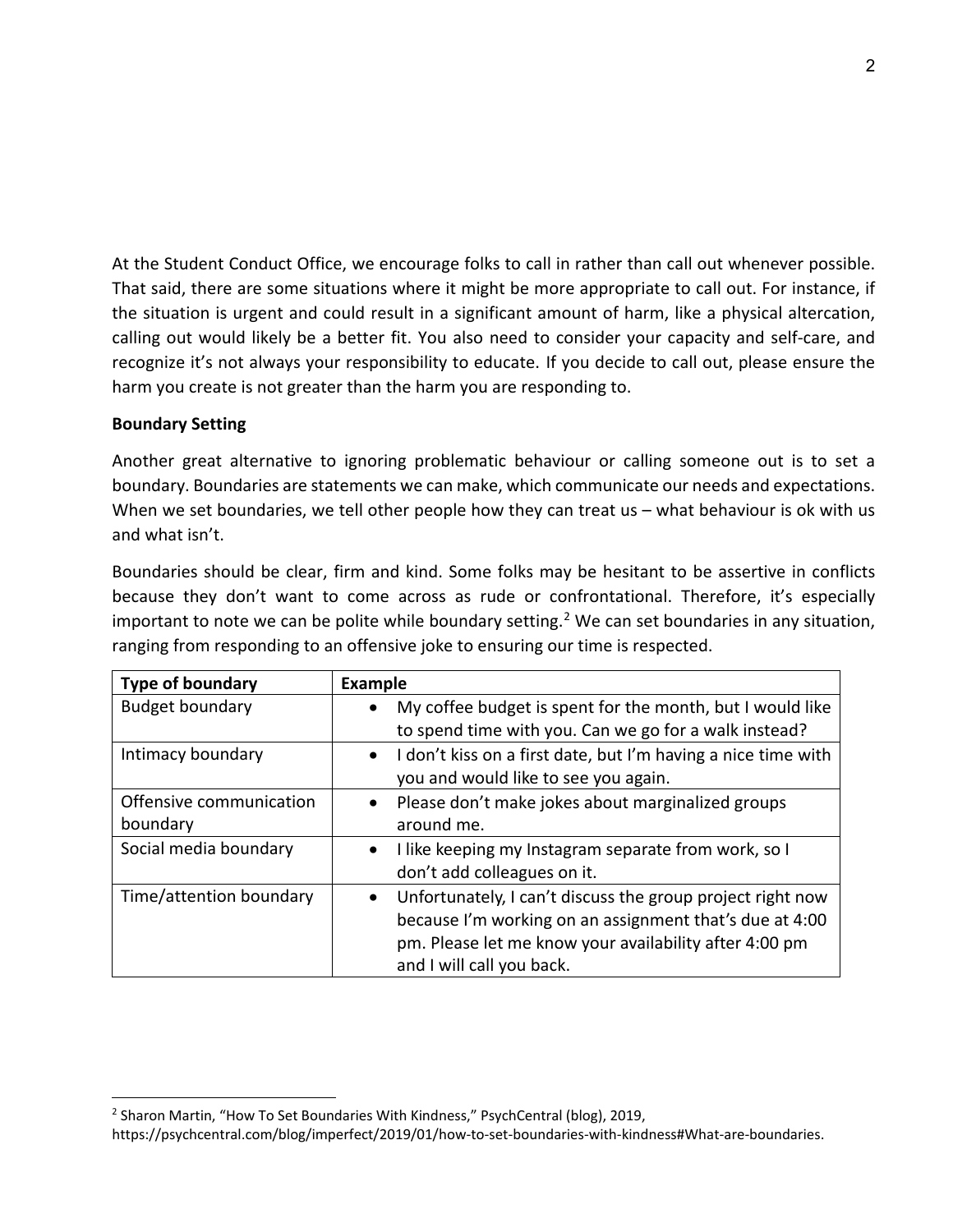If you would like more guidance on boundary setting, there is a popular framework known as the WIN Model, which you can use.<sup>[3](#page-2-0)</sup>

| <b>WIN Model</b> | <b>WIN Model Example</b>                     |
|------------------|----------------------------------------------|
| When you         | When you write in all caps, I feel           |
| feel             | uncomfortable. I need you to stop writing in |
| I need           | all caps when messaging me. (Otherwise, I    |
| • (Otherwise,    | will stop reading and responding to your     |
| 4                | texts).                                      |

## **What can we do when folks have problematic reactions to calling in and boundary setting?**

Unfortunately, calling in and boundary setting aren't magic wands. While some folks might have positive responses to these practices, others may have problematic and even adverse reactions. If someone has a problematic response, it can be helpful to think about what our next step will be or how we will enforce our boundary. Depending on the situation, our next step could involve limit setting or disengagement.

## Limit setting

Limit setting is a specific type of boundary, which allows us to communicate and enforce the type of behaviour we're willing to put up with.<sup>[5](#page-2-2)</sup> For example, we might say, "I'm willing to speak with you about this, but I can't do that while you're making condescending comments about me."

## **Disengagement**

Disengagement allows us to get out of an unhealthy situation and cool off. It also prevents the other party from saying or doing something they may regret. If we don't have a relationship with the other person, there might not be a need to communicate our disengagement. But if we have a relationship with them, it can be helpful to let them know we're exiting the conversation.<sup>[6](#page-2-3)</sup> For instance, we might say, "this conversation is getting heated and I need a break."

<span id="page-2-0"></span><sup>3</sup> Recovery College, "Building Better Boundaries" (online workshop, July 8-29, 2021):

https://recoverycollegecalgary.ca/course/building-better-boundaries/?filter=online

<span id="page-2-1"></span><sup>4</sup> The "otherwise" portion of the WIN model is optional.

<span id="page-2-2"></span><sup>5</sup> Joan Balmer. *Dealing with Anger*, Ninth Edition. New Westminister: Justice Institute of British Columbia, 2010, pp. 82- 83.

<span id="page-2-3"></span><sup>6</sup> Joan Balmer. *Dealing with Anger*, Ninth Edition. New Westminister: Justice Institute of British Columbia, 2010, pp. 83- 84.